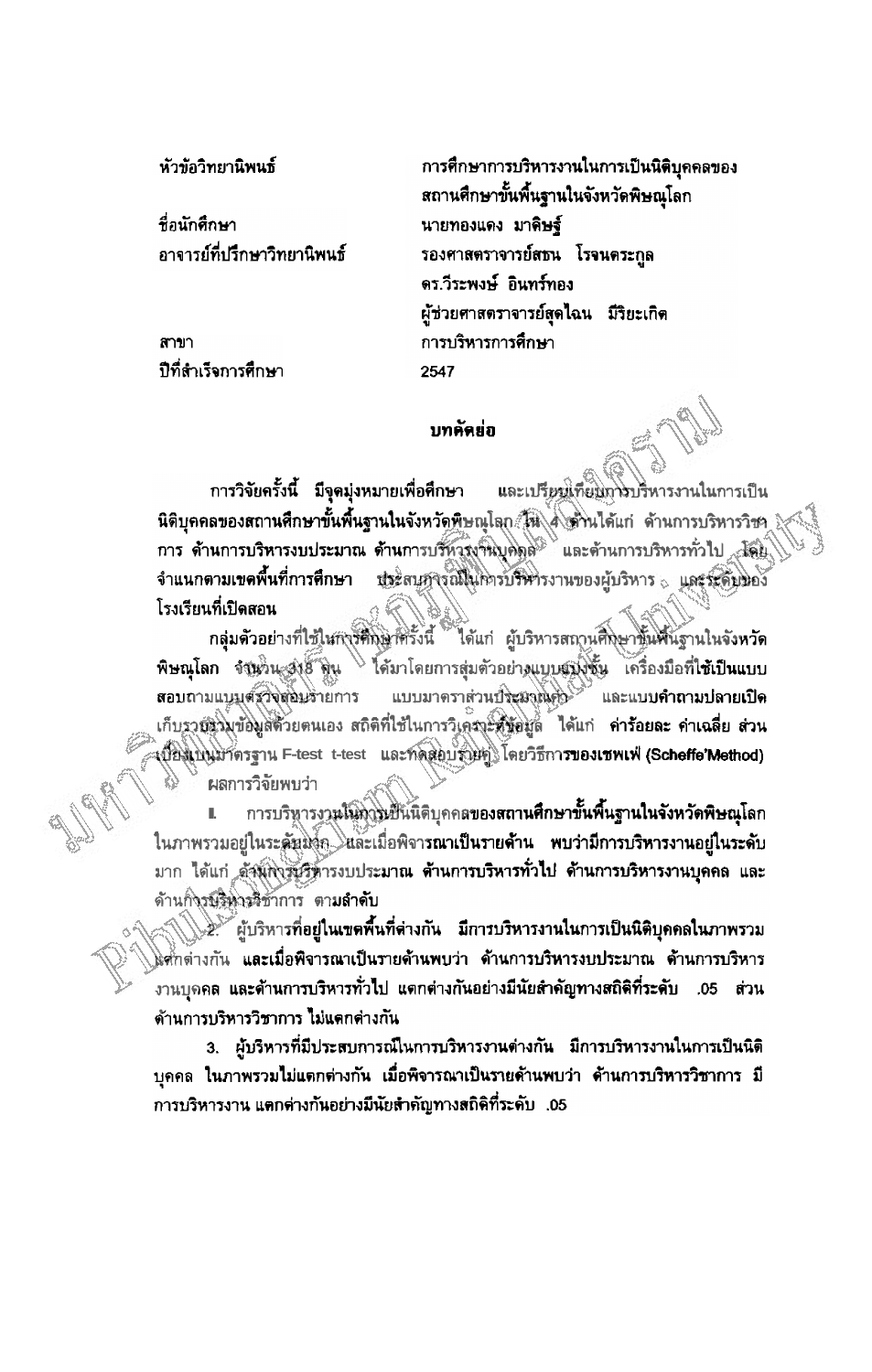4. ผู้บริหารที่ระดับโรงเรียนที่เปิดสอนแตกต่างกันมีการบริหารงานในการเป็นนิติบุคคล ในภาพรวม และรายด้าน แตกต่างกันอย่างมีนัยสำคัญทางสถิติที่ระดับ .05 ในทุกด้าน 5. ผู้บริหารส่วนมาก มีความคิดเห็นว่าการบริหารงานในการเป็นนิติบคลลของสถาน-้คึกษา จะทำให้เกิดความรวดเร็ว คล่องตัว จึงควรมอบอำนาจให้ผู้บริหารอย่างแท้จริง และควร RIOUS ONLY CREW RAINBOWER UNDERSTAND พัฒนาบุคลากรให้มีความรู้ความเข้าใจในการเป็นนิติบุคคลของสถานศึกษาขั้นพื้นฐาน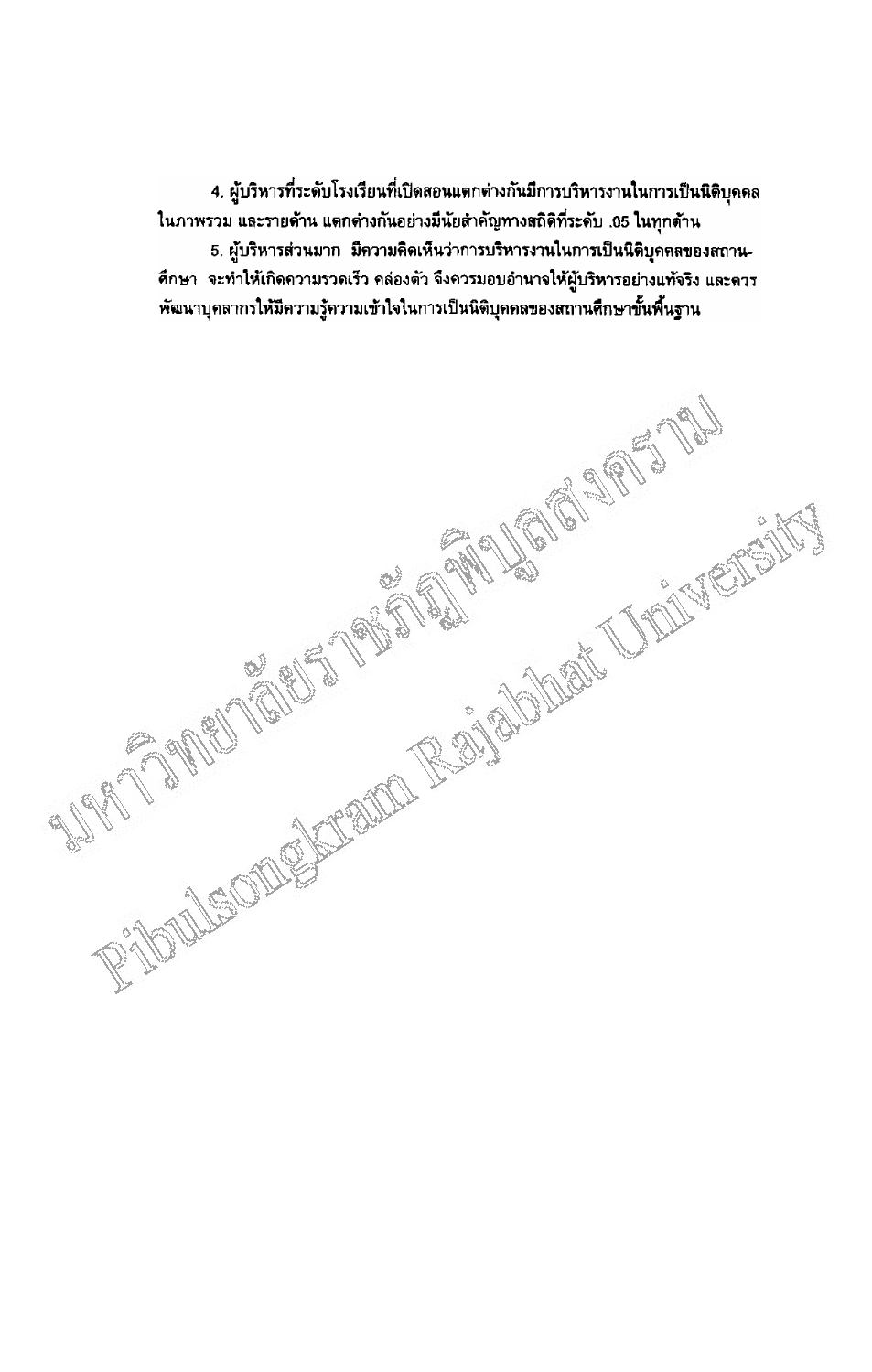A STUDY ON ADMINISTRATION AS LEGAL ENTITY OF FUNDAMENTAL SCHOOLS IN PHITSANULOK Mr. Thongdang **Madist**  Associate Professor Satana Rojanatrakul **Dr.Weerapong** lnthong Assistant Professor Sudchanai **Meeriyagerd**  Educational Administration **2004** 

## **ABSTRACT**

The purpose of this **reseach** was to study and compare administration as legal entity of fundamental **schools** in Phitsanulok . The comparison was classified into 4 sections : acadamic administration, budget allocation, personnel administration and general administration. The study divided into zones, administration experiences and school levels.

The sampling groups **were 31** 8 fundamental school administrators from **stratifid**  random sampling. The instruments for this study were rating scale questionaires and **opened** questions, collected by the researcher himself. Data were **analyzed** by the following statistical values : perwntages, **means, S.D.** ,F-test, **t-test** and pair comparing of **Scheffe' method.** 

The study found that :

**Author Advisors** 

Field

Year

**1.** Administration as *edal* entity of fundamental school in Phitsanulok. were in high level in general. Considering by each section could be classified as follows : budget administration, general administration, personnel administration and **acadamic**  administration respectivefy.

Administration as legal entity of administrations in different zones were different in general. Considering in each section could be **classified** as follows : budget administration, **personnet administration** and general **administration** was significantly different on **-05** level, **but** academic administration were not different.

3. Administration as legal entity of different **experienced** adminlstratim were not difbrent in general. Considering in each section found **that** academic was statistic significantly different on .05 level.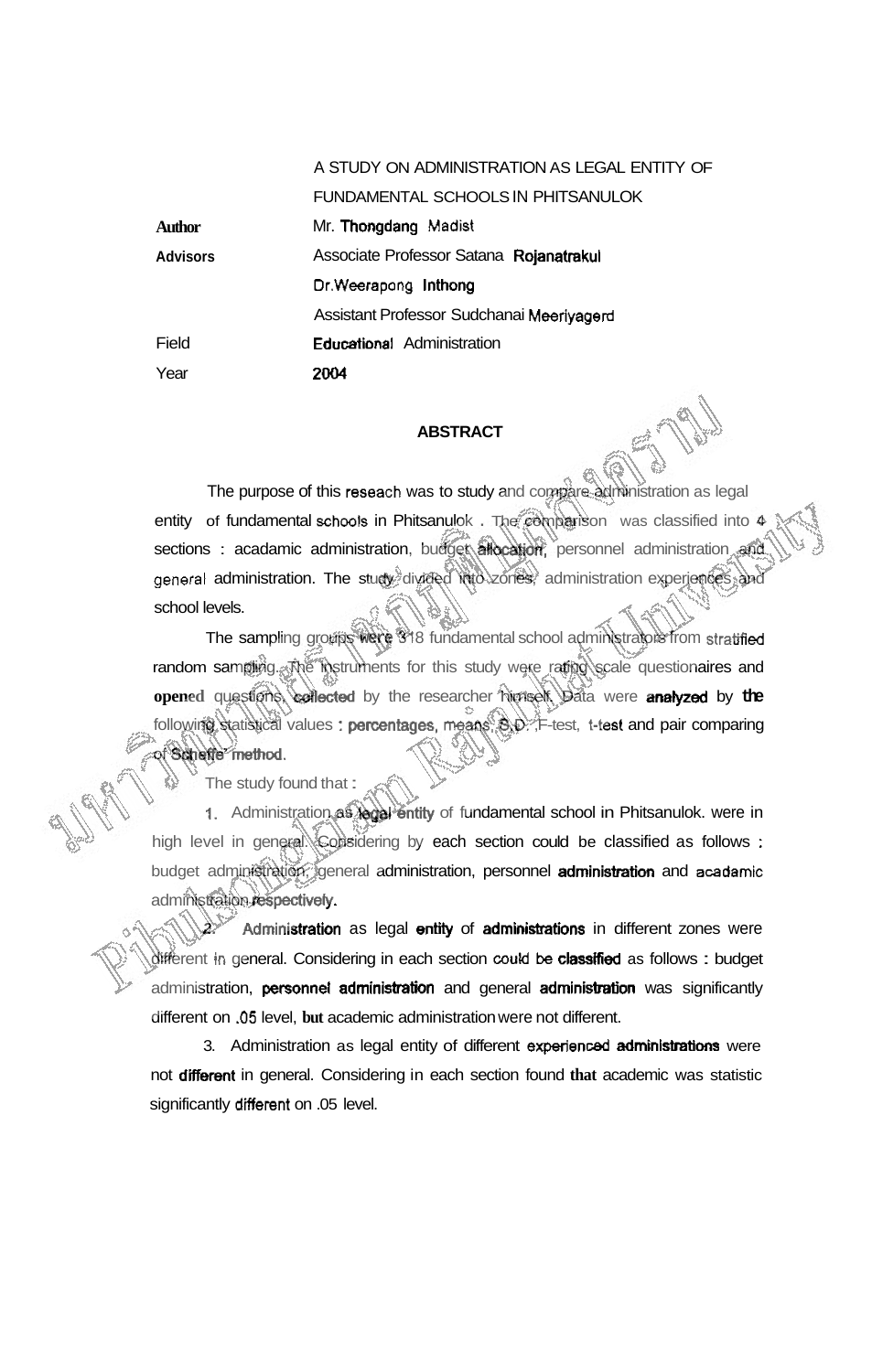**4. Administrators in different school sizes were different in as administration as legal entity in general. They were significantly statistic different on -05 level in every section.** 

**5. Most Administrators idealized that private system administration as legal entity of fundamental schools made more active. The Administrators should be authorized fully duty and be trained in Private System Administration to be successful administration.**